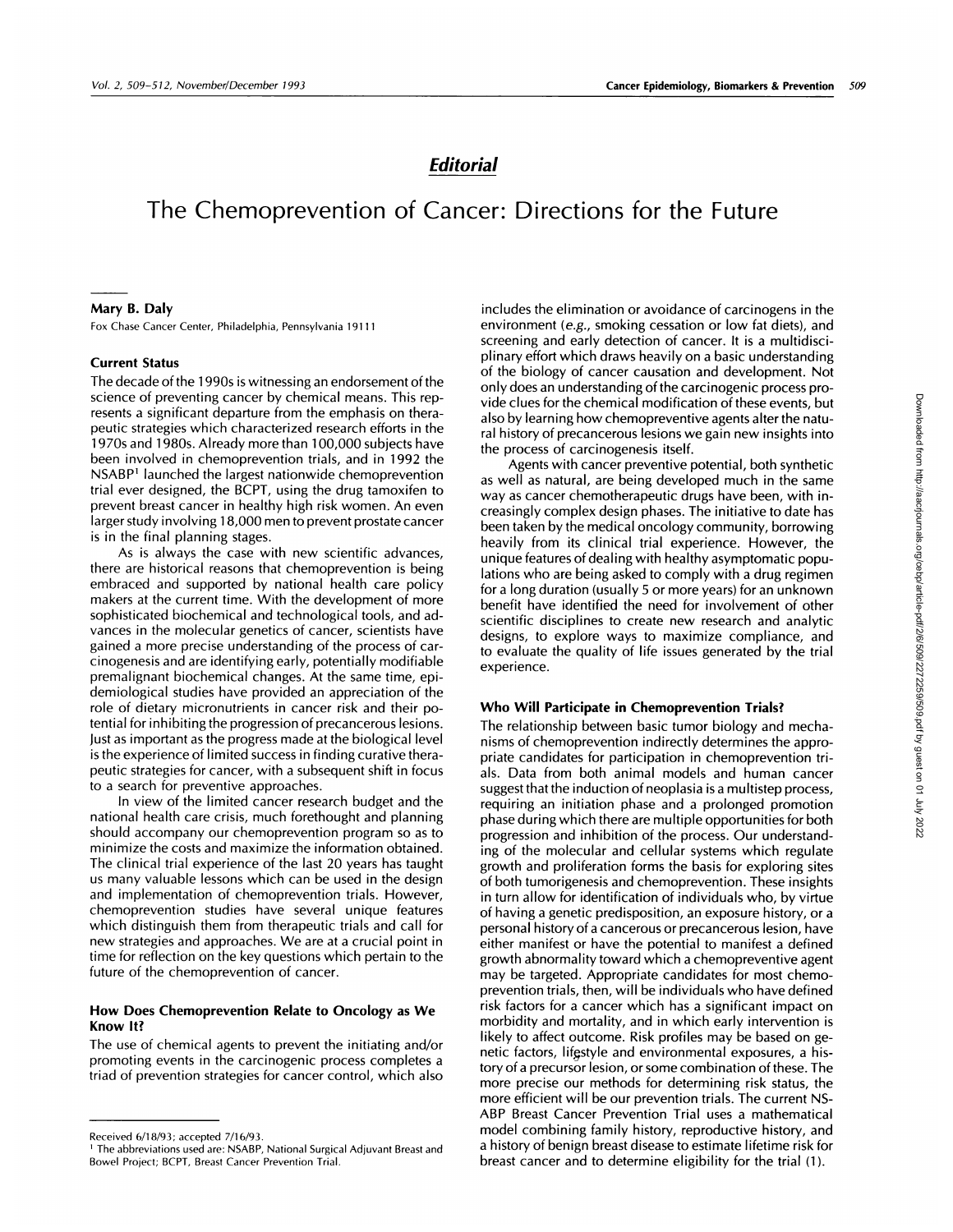Targeting high risk individuals for chemoprevention tnals increases their efficiency in terms of sample size and duration by maximizing outcome events. This approach, however, limits the generalizability of the results to the population at large, whose risk/benefit ratio may be very different from that of the study population. In addition to the definition of population risk characteristics which are deliberately built into the study design, other uncontrolled lifestyle factors tend to bias participation in these studies. The underrepresentation of ethnic minority groups in most prevention trials, for example, has been attributed to cultural differences in health beliefs and attitudes, as well as socioeconomic barriers, and has resulted in uncertainty about the significance of study findings for these groups. While policy makers have voiced concern about this situation, the intensive outreach efforts which will be needed in future trials to capture these special populations will be very costly and will require a special commitment from funding sources.

The increasing sophistication of cancer chemoprevention trials has resulted in another potential barrier to participation by representative target groups, the consent form. Concern about the exposure of healthy at-risk populations to potentially harmful chemicals has resulted in the creation of consent forms the length and technicality of which limit their comprehension and make truly "informed" consent a privilege of only the highly educated. Much of the complexity of consent forms is dictated by the legal community, the Ianguage of which often appears equivocal to the layperson. A compromise whereby individuals can be truly informed about the risks and benefits of their participation in a trial in language which is clear and straightforward without sacrificing content must be achieved.

### **What Are the Appropriate Outcomes for Chemoprevention Trials?**

The ultimate goal of cancer chemoprevention is to prevent new cancers and thus reduce cancer mortality. However, cancer endpoints are relatively rare, take a long time to oc cur, and need large sample sizes to achieve statistical power and significance. Even when high risk populations are cho sen to increase the yield of cancer events, these trials are long and costly and subject to contamination by drop-ins, dropouts, and other secular trends.

The use of intermediate markers as predictors of subsequent cancer occurrence, which requires less time, fewer subjects, and costs less money, is gaining increasing acceptance, particularly in the early phases of drug development. Cellular, biochemical, and molecular changes which represent early signals of carcinogenic transformation and growth can provide opportunities to more efficiently evaluate the effectiveness of new drugs on tumor inhibition. Effective intermediate markers ideally have differential expression in normal and high risk sites, manifest a correlation between degree of change and stage of carcinogenesis, can be measured in a reproducible way, and can be altered by chemopreventive agents. Several such candidate markers exist, including genomic markers, proliferation indices, and differential markers, but most remain largely unvahidated (2).

The primary role for intermediate markers will be in the intermediate stages of developing large-scale phase III chemoprevention studies, where panels of markers representing different stages in the carcinogenic process can be identified and evaluated. Ultimately, however, disease outcomes, both incidence and mortality, must be evaluated in order to justify the transfer of a chemopreventive approach for a particular cancer to the public health arena. These studies will require large sample sizes, long periods of follow-up, and expensive budgets. The classical drug development approach used for cancer chemotherapy agents is very effective at characterizing acute toxic reactions to drugs given for defined, usually relatively short-term schedules, but is inappropriate for drugs given in low doses to healthy individuals over long periods of time. Therefore, assessment of long-term treatment sequelae must be built into subsequent phase II and III trials to adequately describe the full spectrum of toxicities associated with the long-term use of chemopreventive agents.

A seriously overlooked outcome measure in cancer chemoprevention trials is adherence. Most of the energy devoted to issues of adherence to date have concentrated on how to measure adherence, not how to promote it. The incorporation of a run-in period prior to randomization eliminates those who have compliance problems from the outset, leaving the more highly motivated to begin the trial. However, little is known about long-term compliance after the initial glow of interest and motivation fades or is displaced by newer, more pressing concerns. The high recidivism rates observed in programs targeted toward other preventive behaviors, such as smoking cessation and weight loss, suggest a short "prevention attention span" in most individuals, and indicate a need for a proactive promotion of adherence strategies.

The last decade has witnessed a growing appreciation of the importance of other alternate endpoints in clinical research, and the inclusion of quality of life measures in clinical trials has gained wide acceptance, at least at the conceptual level. Attention to functional, psychological, and social outcomes are especially important when testing unknown therapies for prevention in healthy, asymptomatic individuals. An extensive quality of life measurement tool has been fully integrated into the Tamoxifen Breast Cancer Prevention Trial. The challenge in the future will be to decide how to use this information to weigh the relative quality of life costs and benefits in comparison to the demonstrated effectiveness of the chemoprevention agent being tested.

Finally, sophisticated cost analyses are needed so that public policy decisions regarding the widespread adoption of chemoprevention programs are fiscally as well as scientifically sound.

#### **Who Should Conduct Chemoprevention Trials?**

There is an emerging trend for large-scale chemoprevention trials to be conducted through the collaborative group mechanism. There are many strengths to this approach. Collaborative groups already understand how to do clinical trials and have the organizational infrastructure for collecting, handling, and analyzing data in place. In addition to clinicians, there is strong representation from basic scientists interested in tumor biology, intermediate markers, and prognostic factors. Participation by behavioral scientists with special expertise in issues of recruitment and compliance is increasing. The major weakness of the collaborative groups with regard to chemoprevention trials is their lack of access to healthy populations. Active membership in collaborative groups has traditionally been restricted to oncology subspecialists who diagnose and treat cancer patients. To conduct cancer chemoprevention trials, collaborative groups will have to expand their research base to affiliate in some ca pacity with primary care practitioners. There is actually a model for this type of expansion in the Community Clinical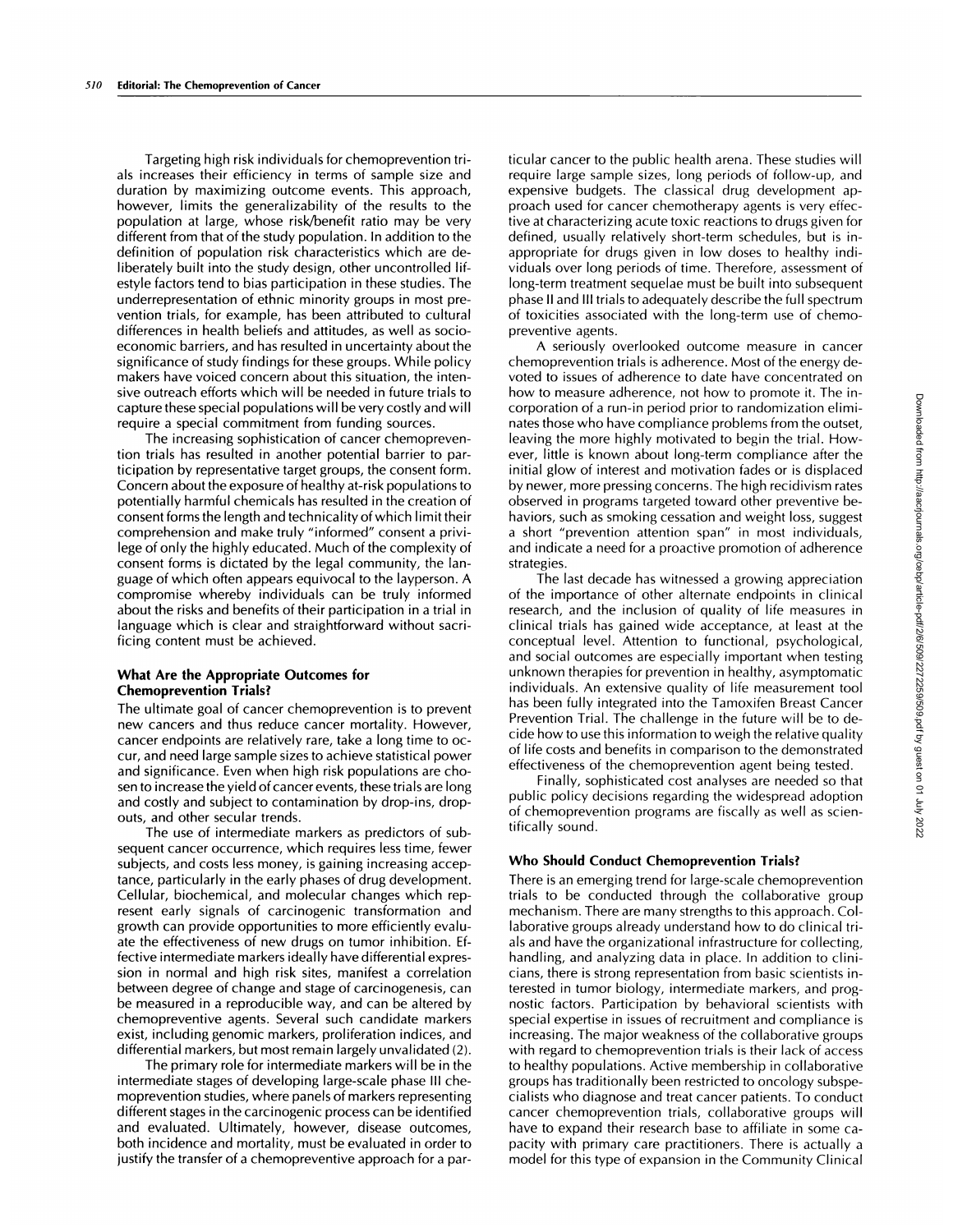Oncology Program, which affiliates community oncologists with academic centers to conduct clinical trials. A similar program whereby primary care practitioners can affiliate either directly or through oncology practices with collabonative groups for participation in chemoprevention trials is needed. Most primary care physicians lack confidence in their behavior modification and health promotion skills and have expressed a need for support in implementing cancer control activities in the office setting (3). To effectively include primary care practitioners in chemoprevention research, they must be given the skills and resources neces sary to prepare their staff and to educate their patients for participation in preventive trials. The involvement of non physician medical staff in the implementation of chemoprevention trials is equally important. The extensive time and labor demands generated by the unique recruitment and compliance challenges of prevention trials require a team approach, with participation at all levels by nurses, physicians, health educators, and data managers, to be feasible.

Reimbursement issues also need to be addressed to re-move the cost barriers from both potential participants in these trials and their primary care providers. Many of the required physician visits and tests in the BCPT, for example, will not be covered by insurers and will either have to be paid out of pocket by the women participating in the trial or will be financial losses to the participating physicians and institutions. While much lip service is being given to disease prevention by politicians involved in the reform of health care in this country, it remains to be seen how much actual support for the development and testing of preventive strategies will emerge.

#### **How Should Chemoprevention Trials Be Developed?**

The National Cancer Institute has called for the same scientific rigor in prevention trials as is customary in therapeutic clinical trials and has called for a step-wise process of development from basic science research to hypothesis generation, methods development, and controlled clinical trials.

In 1982 the National Cancer Institute established the Chemoprevention Branch of the Division of Cancer Prevention and Control to: (a) identify, through animal studies, and on the basis of epidemiological observations, agents with efficacy in preventing carcinogenesis; **(b)** test the efficacy and safety profiles of these agents in animal models; and  $(c)$ implement clinical trials in human populations (4). Natural and synthetic compounds which block both initiation and promotion of the carcinogenic process are screened and studied. Design of these studies is based on the model developed for testing new chemotherapeutic agents and includes a phase I stage in which pharmacokinetics and toxicity are the main endpoints, followed by limited phase II and III studies modeled after classical cancer clinical trials, usu ally testing a single agent with a single end-organ outcome measure.

While the experience in chemotherapy drug development provides a valuable model for the early phases of developing chemopreventive compounds, the unique features of chemoprevention trials have inspired some innovative study designs. Eligibility for chemoprevention trials is determined not by a disease state, as in traditional clinical trials, but by a risk profile, which may be very complex as in the Gail model used in the BCPT. Statistical designs must consider attrition from "drop-ins" as well as "drop-outs" es pecially in trials of natural products which may be available outside the medical care system. As the agents being studied in chemoprevention trials are generally non-toxic, they can often be given in combination rather than as single agents. Factorial designs which allow for studying two distinct re search questions simultaneously with a very marginal cost increase are ideally suited for chemoprevention trials, where multiple independent outcomes are of interest.

#### **Toward a Chemoprevention Consortium**

Large-scale, costly chemoprevention trials, such as the BCPT, cannot be repeated over and over with minor variations as has been the custom with chemotherapy trials in the past. Pilot studies are particularly important in chemoprevention studies to address the following issues: (a) drug development through phase I pharmacokinetic and toxicity studies; **(b)** validation of intermediate endpoints for different tumor models; **(c)** recruitment and adherence strategies for targeted populations; **(d)** consideration of ethical and legal implications of the trial; and (e) development of training materials and workshops for the uniform implementation and conduct of the trial.

The pilot work needed to prepare for a large-scale efficacy trial requires input from many disciplines working in collaboration. The kinds of expertise needed for all of these dimensions do not exist in any one institution or even in any one collaborative group. Planners of the BCPT, the first chemoprevention trial of this magnitude, have, for example, called upon advise and input from a diverse group of consultants from many sources.

The future success of chemoprevention would seem to be best served by the formation of consortia where scientists from diverse backgrounds and disciplines could collaborate rather than compete to maximize both the success of the trials as well as the scientific knowledge gained from each. Individuals with shared interests in a particular area related to chemoprevention would share experiences and pool ideas in the preparatory phases of large trials. By laying the groundwork for the scientific and logistic aspects of new trials, the final products would represent the best strategies possible. Among the tasks of such consortia could be, for instance, the creation and validation of risk assessment profiles for determining eligibility criteria, the development of common approaches to recruitment and adherence in targeted population groups, a consensus on the most appropriate quality of life outcome measures for chemoprevention trials, and the standardization of toxicity scoring for agents such as the retinoids and other micronutrients. Centralized specimen banks for the collection, storage, and evaluation of preneoplastic tissues and biomarkers could be set up and supervised by such consortia and would permit ancillary research to be more efficient and productive. Participation by practitioners from diverse practice settings would ensure that implementation strategies would be more realistic and would encourage more widespread participation. Input from health care planners would facilitate the ultimate transfer of findings from chemoprevention studies to the public health arena. Ancillary studies to address secondary objectives, such as age and gender differences in compliance with pill taking, could be designed to cross several studies.

It would seem that the expertise represented by the membership of the American Society of Preventive Oncology provides an excellent opportunity to take the lead in the formation of a chemoprevention consortium. The chemoprevention subcommittee of the A terican Society of Pre